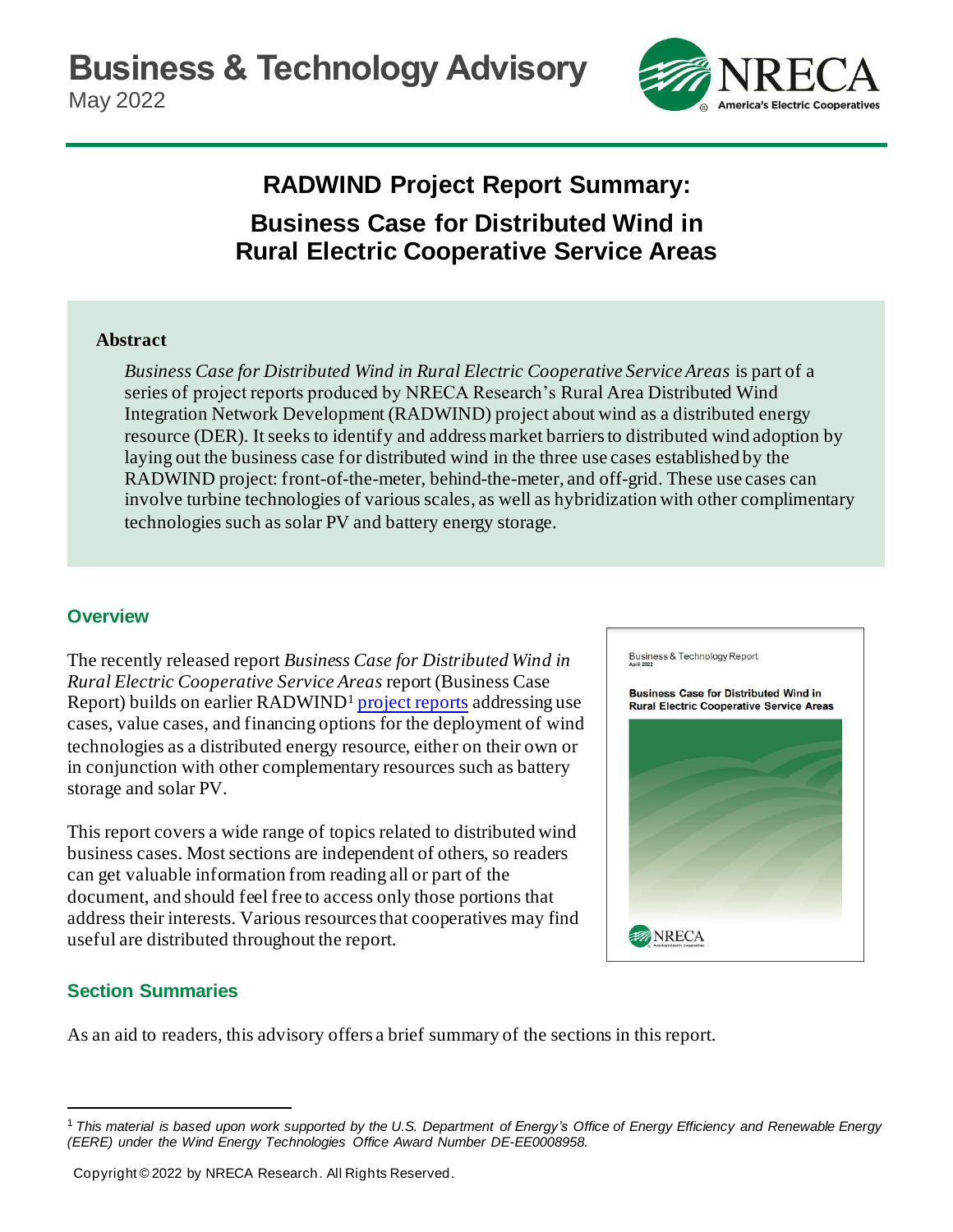#### **Section 1. Background**

This section gives background on the RADWIND, links to previous reports developed as part of this project that the Business Case Report builds upon, and gives the definition of distributed wind and use cases used by the project team (front-of-the-meter, behind-the-meter, off-grid).

### **Section 2. Introduction**

This section briefly discusses the purpose of the Business Case Report and the potential contributions of wind as a distributed generating resource in the evolving U.S. electric grid, introducing the concepts within subsequent sections at a high level.

### **Section 3. Distributed Wind Project Lifecycle**

This section walks through the types of questions and issues that an electric cooperative or other rural utilities<sup>2</sup> should consider when doing due diligence on a distributed wind project. It also outlines the stages of project lifecycle (Pre-Development, Development, Operations), and touches upon retirement or repowering considerations.

#### **Section 4. Understanding Distributed Wind's Value**

This section summarizes some of the findings of the earlie[r Value Case Report](https://www.cooperative.com/programs-services/bts/radwind/Pages/RADWIND-Report-Value-Case-for-Distributed-Wind.aspx), discusses potential contributions of distributed wind to system resilience and security, and offers a deeper discussion of the potential, challenges, and opportunities for pairing distributed wind with battery energy storage. It also touches upon the potential for distributed wind to contribute to local economic development. Finally, it explains the opportunity to pursue multiple, utility-scale, front-of-the-meter distributed wind projects with significant combined scale, in lieu of a single large transmission-tied project; this can expedite project development in areas with long transmission interconnection backlogs and circumvent the difficulty of building new transmission lines.

#### **Section 5. Front-of-the-Meter Business Cases**

This section focuses on the deployment of wind as a front-of-the-meter resource by electric co-ops. These projects tend to utilize one or more large (i.e., 1 MW or greater) turbines as utility-scale generation projects interconnected on the distribution side of the electric grid. The section covers potential value streams both to the electric cooperative and to its member-owners, several potential businesses models, such as collaboration with a generation and transmission  $(G&T)$  or other wholesale provider, ownership vs. power purchase agreement with a developer, community wind, and the potential for hybridization with complimentary technologies, like solar PV and battery storage. It includes both real-word and potential examples of various business cases.

#### **Section 6. Behind-the-Meter Business Cases**

This section focuses on the deployment of wind as a behind-the-meter resource at a home, business, or institution by member-owners, utilizing various scales of wind turbines depending on load. The section covers potential value streams both to the electric cooperative and member-owners, and several current and potential business models for behind-the-meter wind deployment. Because behind-the-meter resources serve on-site energy needs and are generally not developed directly by a co-op, this section focuses on rate

<sup>&</sup>lt;sup>2</sup> While the report generally uses "cooperatives" or "co-ops," NRECA's membership also includes more than 40 utilities that are not organized as cooperatives, mostly rural public power districts as well as small municipal, tribal, and mutual utilities. Though business models differ, this report should be applicable to them as well as other rural utilities that are not NRECA members.